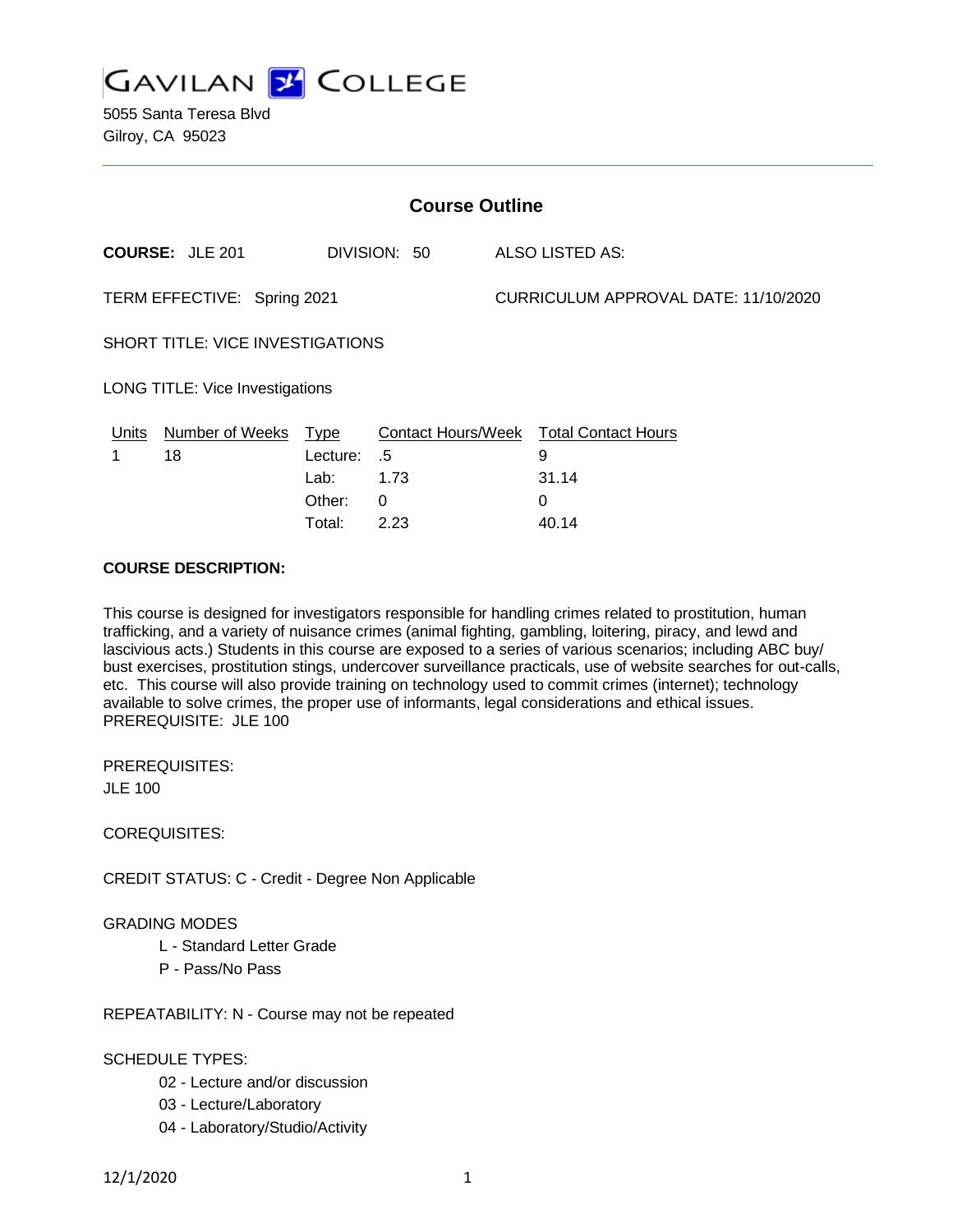### **STUDENT LEARNING OUTCOMES:**

By the end of this course, a student should:

1. Identify the crime elements that constitute various types of human trafficking such as sexual and labor exploitation and demonstrate effective investigative strategies and evidence security through body wires, jail house telephone calls, video surveillance, and social media advertising.

2. Demonstrate the ability to select decoy and premise for minor decoy operation and ensure the safety of the decoy by establishing a rescue plan with law enforcement officers and equipping the decoy with body wires, video/audio recorders, and cover and contact teams.

3. Demonstrate the ability to organize and execute an under-cover operation including location, equipment, and use of informants, accurately document statements and problems that may be experienced with the informant such as: poor attendance, non-compliance, attempts to work with multiple agencies, and dishonesty as well as assess department risk both internally and externally.

### **CONTENT, STUDENT PERFORMANCE OBJECTIVES, OUT-OF-CLASS ASSIGNMENTS**

Curriculum Approval Date: 11/10/2020

### LECTURE CONTENT:

Content:

- I. Legal Issues and Ethics (3 hours)
- A. Legal Update- General
- 1. Statutes
- 2. Case Law
- B. Legal Update- Vice Specific
- 1. Statutes
- 2. Case Law
- C. Courtroom Testimony
- 1. Officers
- 2. Expert Witness
- D. Search Warrant
- 1. Statute Review
- 2. Case Law
- 3. Writing
- E. Civil Liability
- 1. Statutes
- 2. Case Law
- 3. Department Policy
- F. Special Issues
- 1. Filing Considerations
- 2. "Physical Contact"
- 3. Strip Searches
- G. Law Enforcement Ethics
- 1. Historical Backgrounds
- 2. Evolution and Development
- H. Personal
- 1. Values
- 2. Perspectives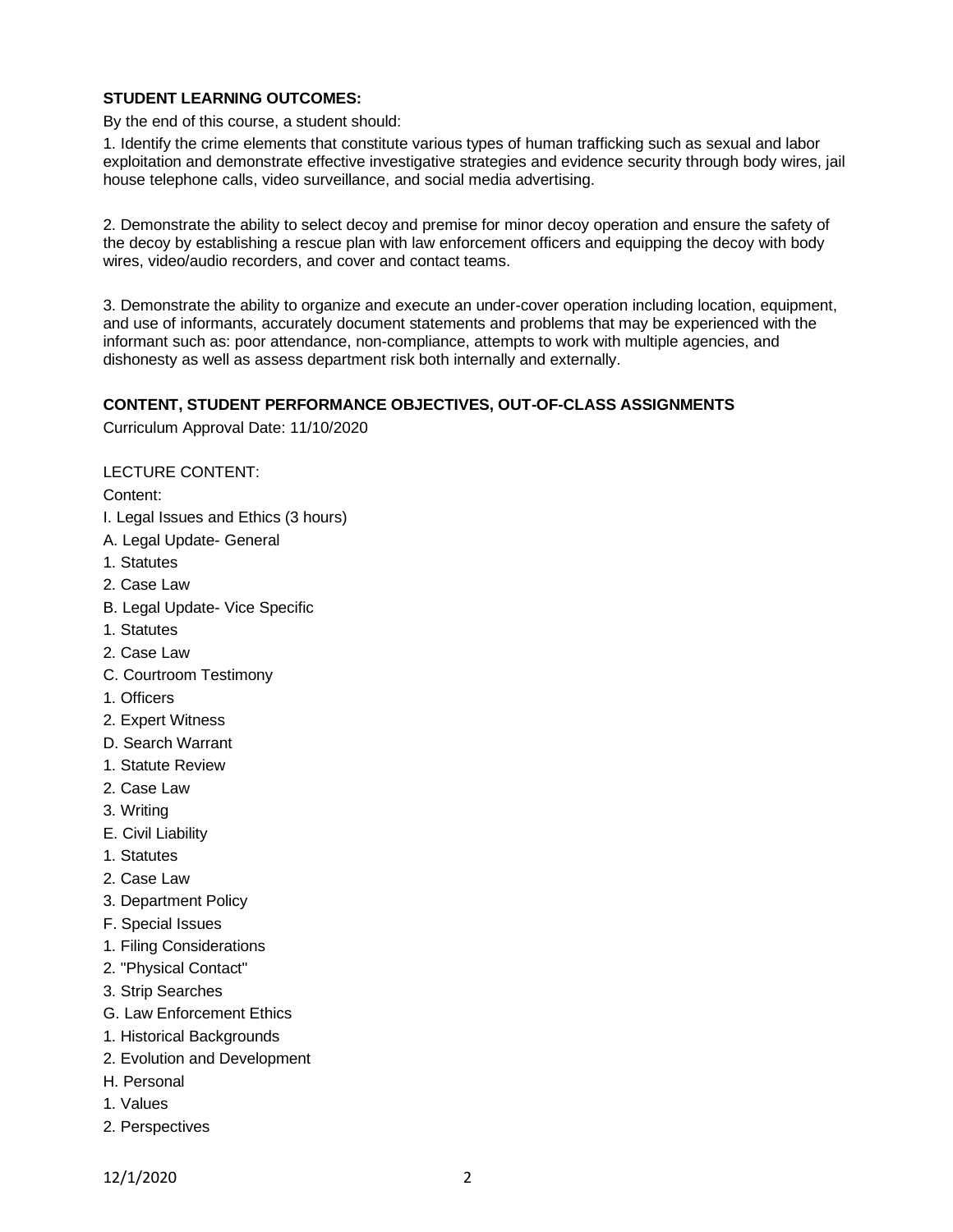- I. Professional
- 1. Values
- 2. The Ethical Climate
- 3. Behavior
- 4. Evaluation
- J. Decision Making
- 1. Options
- 2. Analysis
- 3. Rationalization "Traps"
- 4. Guidelines
- 5. The Test
- K. Investigative Considerations
- 1. Motivations
- 2. Behavior-Non- Physical
- 3. Behavior- Physical
- 4. Conflict Development
- 5. Conflict Resolution
- L. Practical Issues
- 1. Financial
- 2. Confidential Informants
- 3. Prostitution
- 4. Pornography
- II. ABC (Alcoholic Beverage Control) Investigation (2 hours)
- A. Introduction
- 1. Purpose and Objectives
- 2. ABC involvement and assistance
- 3. Three Tier Alcohol Distribution System for California
- B. Administrative Issues
- 1. License Issues and Types
- 2. Administrative Inspection/ Compliance Inspections
- C. Enforcement Activities
- 1. Disorderly House
- 2. Minor Decoy Operations
- 3. Shoulder Tap Operations
- 4. B Girls (Bar Girls) Operations
- 5. Obvious Intoxication Investigations
- 6. Other Investigation/Violations
- III. Nuisance Crimes (2 hours)
- A. Types of Crimes
- 1. Sex in Public/ Parks
- 2. Lewd and lascivious acts
- 3. Unlicensed venders
- 4. Loitering
- 5. Music
- 6. Public Drunkenness
- B. Public Works
- C. Neighborhood Policing Techniques
- 1. Partner with other organizations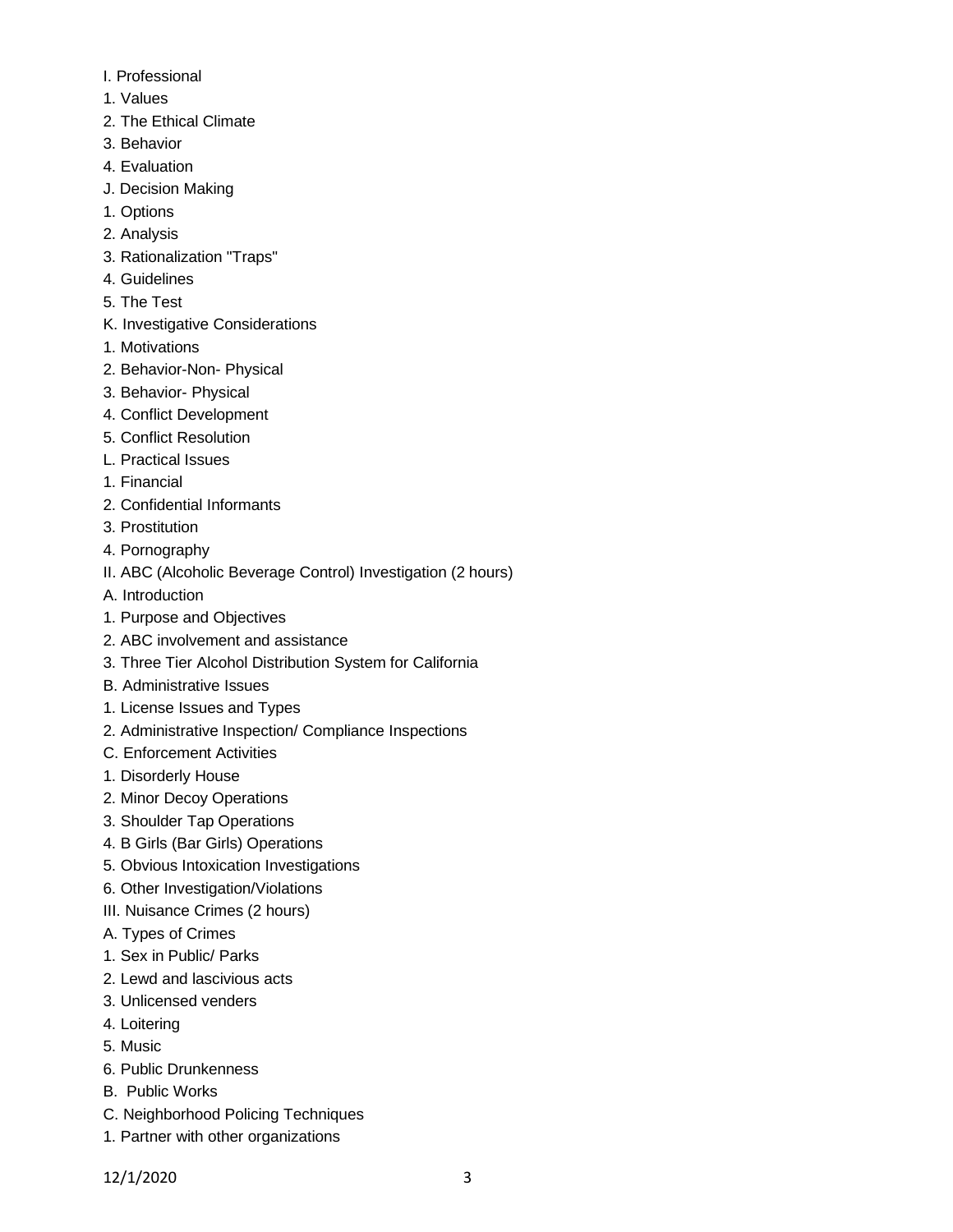- 2. Solicit public buy in and cooperation
- D. Gambling
- 1. Elements of Gambling
- 2. Illegal vs legal gaming and gambling
- 3. Types of gambling
- 4. Animal fighting
- 5. Card Rooms
- 6. Leads to other crimes
- 7. Responsive to violation
- 8. How these crimes come to LE attention
- 9. Licensing and regulation
- E. Piracy- Intellectual property crimes
- 1. Enforcement Techniques
- 2. Enforcement Operations
- F. Animal Fighting
- 1. The Animal Fighting Environment
- 2. Typically related to dogs and birds
- 3. US DAG(Deputy Attorney General)- resources
- 4. Technology
- 5. Paraphernalia
- 6. Breeders
- 7. General Appearance of animal
- 8. Enforcement techniques and issues
- IV. Prostitution (2 hours)
- A. The Parties Involved
- 1. Prostitute
- 2. Pimp/Panderer
- B. Types of Prostitution
- 1. Street
- 2. In-call
- 3. Out-call
- 4. Massage Parlors
- 5. Social
- C. Terminology
- 1. Resources
- 2. Urban Dictionary
- D. Investigation
- 1. Inception of Case
- 2. Case management/ continued investigation
- E. Prostitution Related Crimes
- 1. Pimp
- 2. Prostitute
- F. Marsy's Law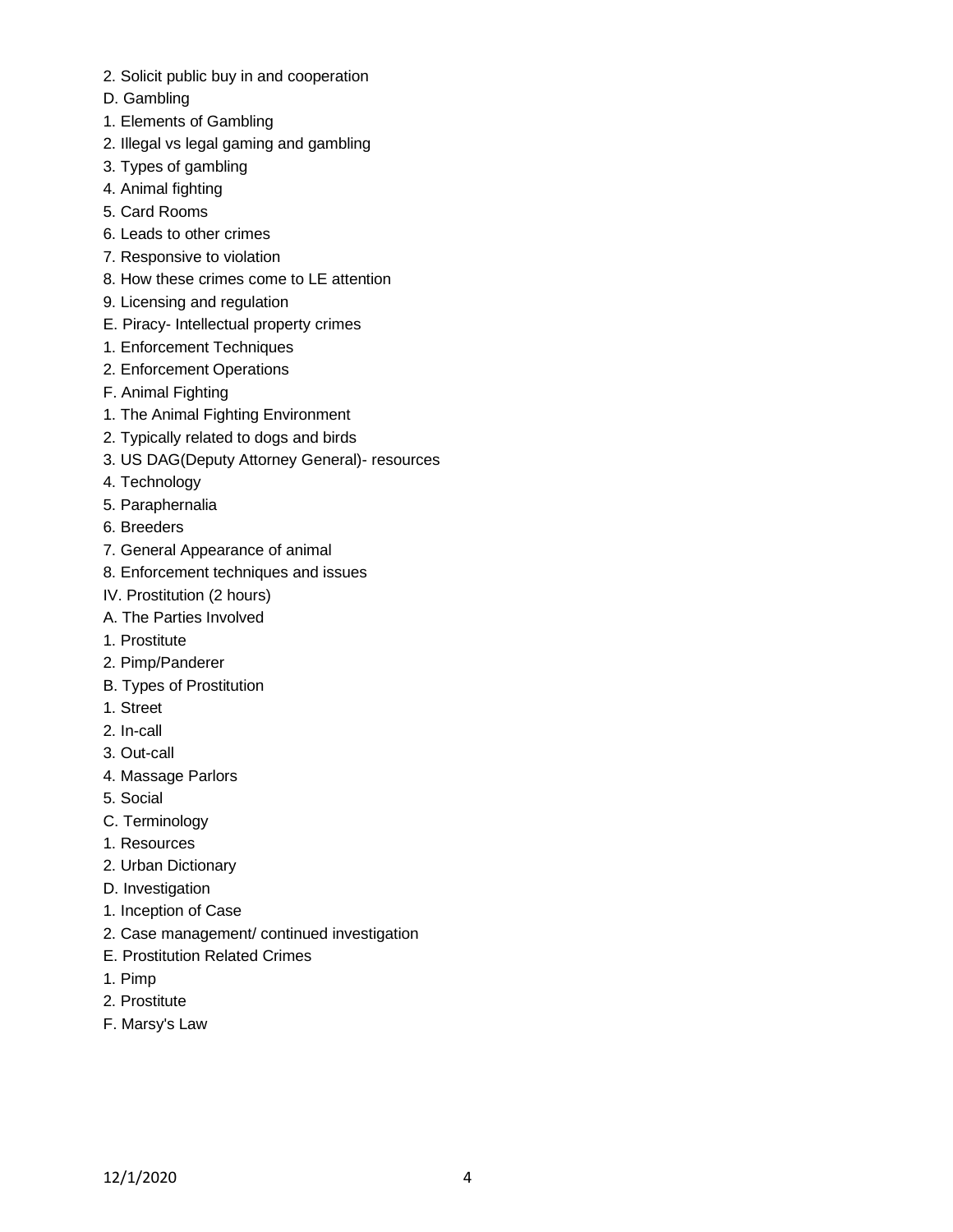# LAB CONTENT

Because of the integrated nature of the lab/lecture method of instruction, the content for both lecture and lab are infused in all subjects.

Content:

- V. Human Trafficking (8 hours)
- A. Define Human Trafficking
- 1. Sex Trafficking vs. Forced Labor
- 2. Trafficking Victims Protection Act 2000
- B. Forms of Human Trafficking
- 1. Sexual Exploitation
- 2. Labor Exploitation
- C. Investigative Strategies and Victim Priorities
- 1. Human trafficking
- 2. Victims and perpetrators (FBI CROSS COUNTRY VIDEO class exercise)
- 3. Managing victims and witnesses
- 4. Secure evidence
- D. Understanding Child Sex Trafficking Victims
- 1. Adverse Childhood Experiences (ACE) Study
- 2. Neurodevelopment
- E. Legal Issues
- 1. Californians Against Sexual Exploitation Act, California Proposition 35
- 2. United States Supreme Court Decision: Cellular Telephones
- F. Victim Interview
- 1. Rescue and/or recovery
- 2. "The Game" Terminology
- 3. Interview at neutral location
- 4. Record all interviews
- 5. Ask open-ended questions
- 6. Allow the victim to tell his/her story
- G. Practical Application Exercise
- H. Scenario Based Exercise
- I. Question and Answers
- J. Debrief
- VI. Undercover Operations (8 hours)
- A. Planning: Organizational Need for Operation
- 1. Goals
- 2. Objectives
- B. Coordination with other agencies/organizations
- 1. Overlap of jurisdictions
- 2. Notifications: Internal and External
- C. Risk Assessment
- 1. Liability Issues
- 2. Department risk assessments: Matrix
- D. Action Plans
- 1. Under Cover (U/C) "Buy/Walk"
- 2. U/C "Buy/Bust"
- 3. U/C "Surveillance"
- 4. U/C "Warrant Service"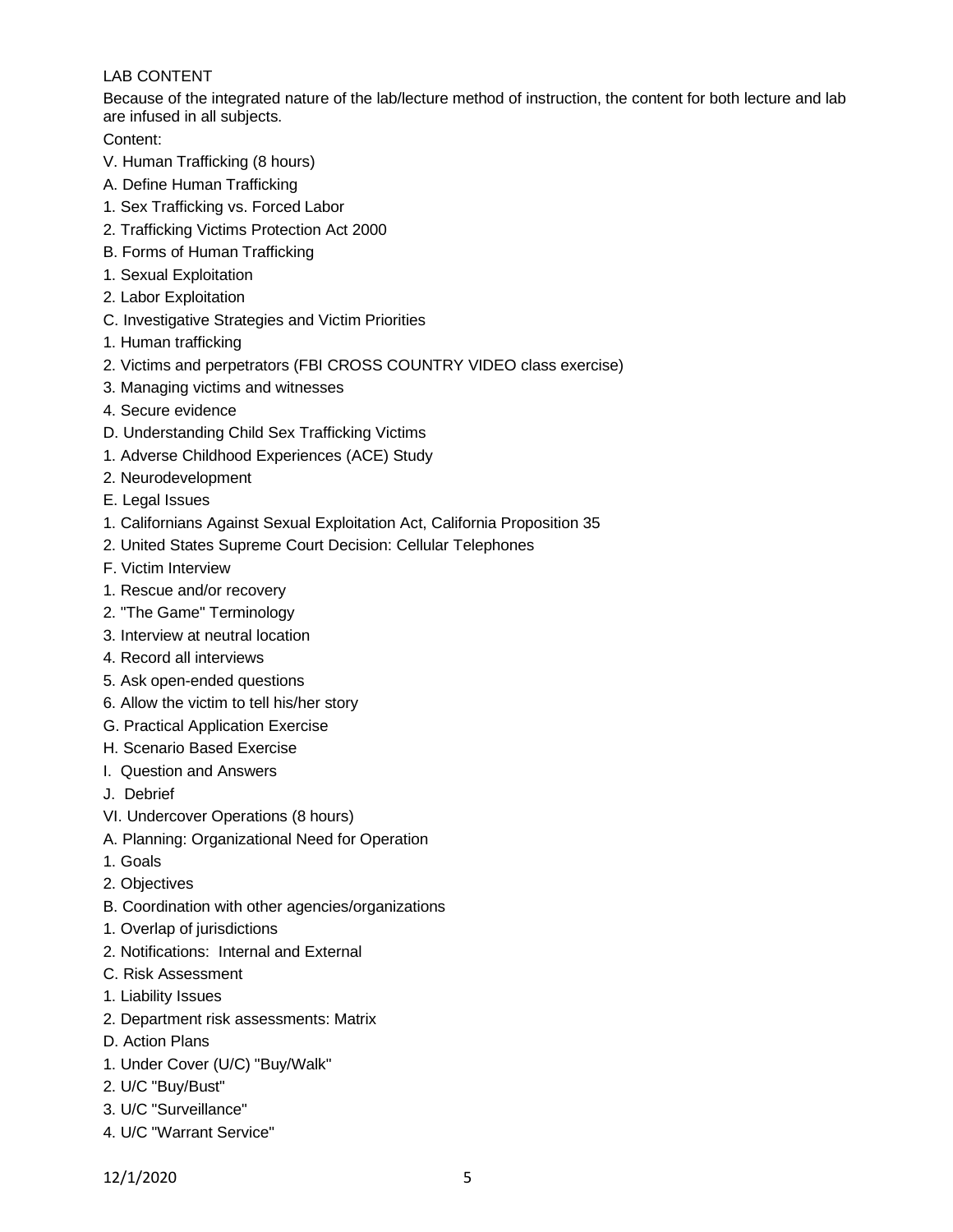- 5. Combination
- E. Personnel
- 1. Case Agent(s)
- 2. Assisting Agents
- 3. Informants
- 4. Non- Law Enforcement Personnel
- F. Equipment
- 1. Vehicles
- 2. Communications
- 3. Miscellaneous
- G. Execution
- 1. High Risk (SWAT/ Tactical Team)
- 2. Moderate Risk (Discretionary Tactical)
- 3. Low Risk
- 4. Briefing
- 5. Class Exercise: Prostitution Operation
- H. After Action Report
- 1. Overview
- 2. Review
- 3. Recommendations
- VII. Use and Management of Informants (8 hours)
- A. Types
- 1. Mercenary financial gain
- 2. Criminal working off a case
- 3. Citizen- for the good of the community
- 4. Juvenile
- B. Reliability
- 1. Unreliable or non workable
- 2. Demonstrate reliability
- C. Development of informants
- 1. All contacts
- 2. Applicable laws
- 3. District Attorney expectations/contracts
- D. Protecting your informant
- 1. Sealing your warrant
- 2. Asserting your privilege Evidence code 1040-1045
- 3. In-Camera hearing
- E. Informant Files
- 1. Determine who is going to maintain/ have access to files
- 2. Secure Location
- 3. Files should be uniform
- 4. Informant File Contents
- 5. When files are complete
- 6. WSIN (Western States Information Network)
- F. Informant/ Officer Integrity
- 1. Withholding identity of informant
- 2. Confidentiality
- 3. Criminal activity by informant

12/1/2020 6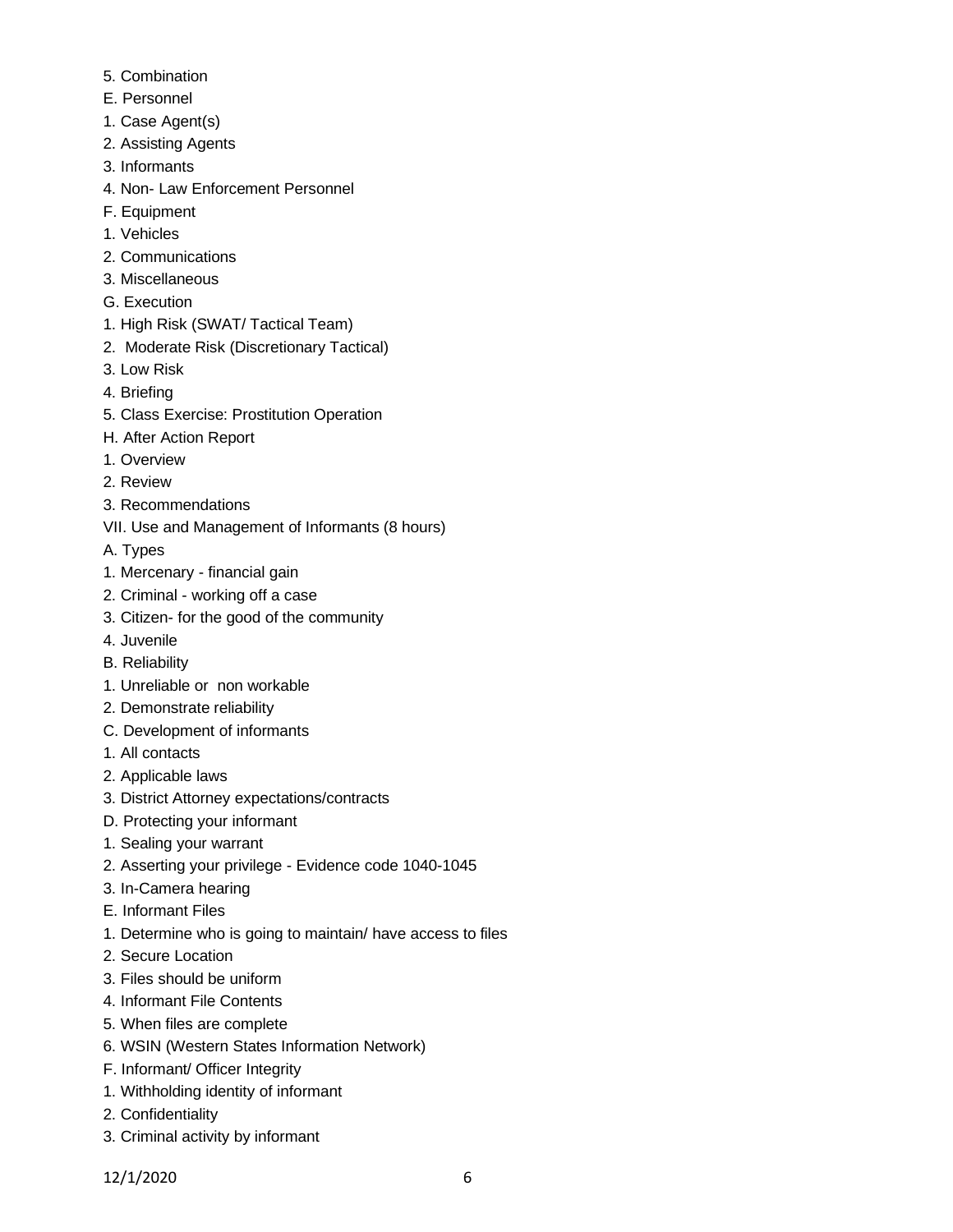- 4. Informants Acting independently
- 5. Relationship is ethical and professional
- 6. Officer/informant social contract
- 7. Meeting with informant
- 8. Itemize all payments to informants
- G. Informant control and debriefing
- 1. Informant compensation for future or unspecified information
- 2. Information provided by informant
- 3. Documented Statements
- 4. Final disposition pending cases are not final until solved
- 5. Problem Informants
- VIII. Surveillance Techniques and Equipment Demonstration (3 hours)
- IX. Technology (4 hours)
- A. Cell Phone
- 1. Authority
- 2. Evidence
- 3. Innovative ways to use as evidence
- 4. Common issues
- B. Computers
- 1. Internet
- 2. Social web sites
- 3. Forensics
- C. GPS/ Tracking devices
- D. Surveillance Equipment

# **METHODS OF INSTRUCTION:**

Skills Demonstration, Lecture, Lab, Scenario Training

# **OUT OF CLASS ASSIGNMENTS:**

Required Outside Hours: 18

Assignment Description:

Read student manual, Minor Decoy Program: Procedure Manual for Law Enforcement

Read instructor handout: Human Trafficking: Effective Criminal Investigation Techniques

Read instructor handout: The Crime of Human Trafficking: A law Enforcement Guide to Identification and Investigation

Read instructor handout: Search Warrant Manual

Read instructor handout: Miranda Rights, arrest reports, search warrants, prostitution definitions, various newsletters and undercover guidelines.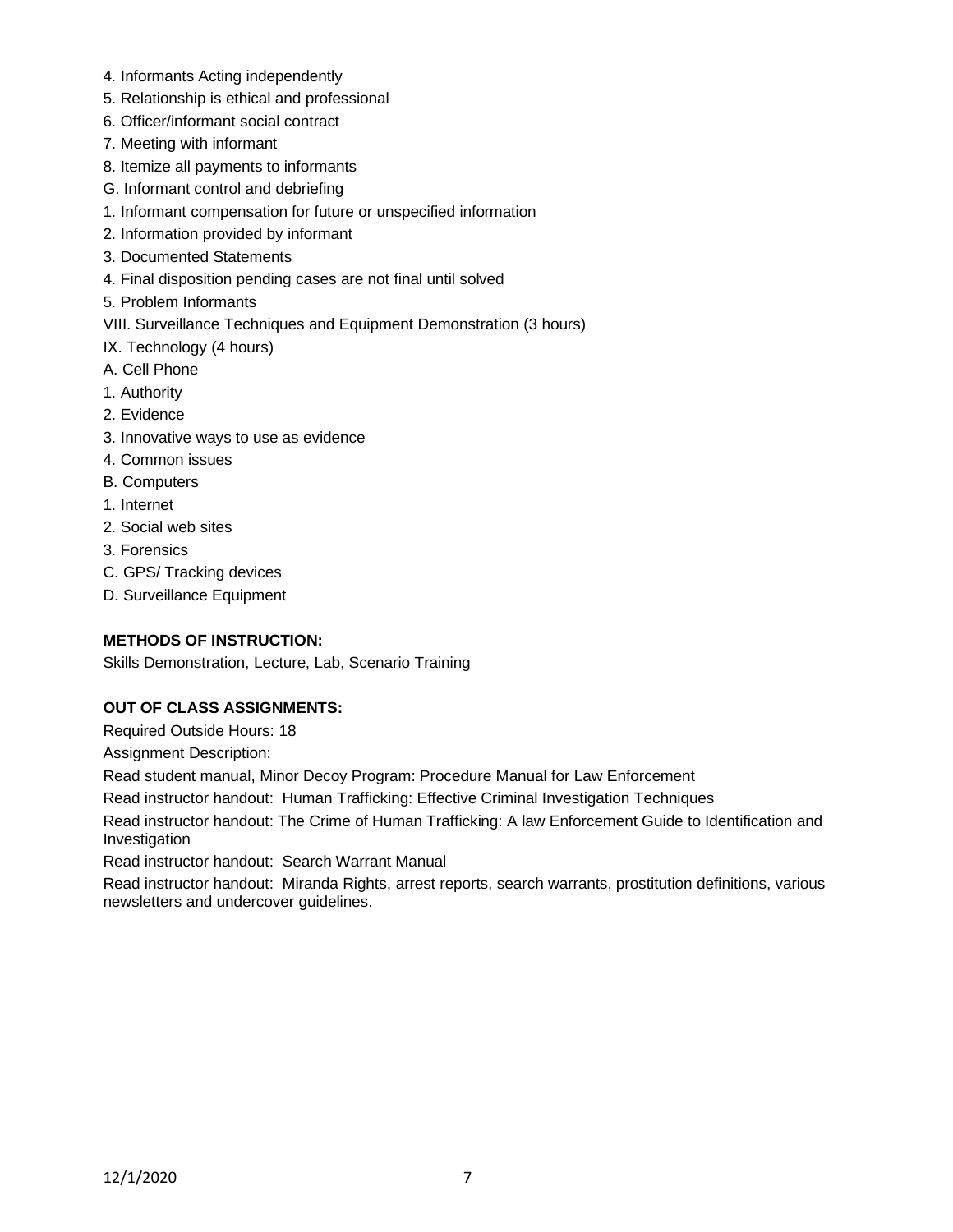### **METHODS OF EVALUATION:**

Writing assignments Percent of total grade: 30.00 % Investigation reports writing to be graded by POST instructor. complete written class exercise on investigation report writing, and search warrants Skill demonstrations Percent of total grade: 50.00 % Skills demonstration, Scenarios, and group activities to be graded by POST instructor. Objective examinations Percent of total grade: 20.00 % Written skills examination to be graded by POST instructor.

### **REPRESENTATIVE TEXTBOOKS:**

Student manual- 2020 edition Minor Decoy Program: Procedure Manual for Law Enforcement California Alcoholic Beverage Control Reading level of text, Grade 12th Verified by: Doug Achterman

Instructor handout- 2020 edition Human Trafficking: Effective Criminal Investigation Techniques Marianna Warmee Reading level of text, Grade 12th Verified by: Doug Achterman

Recommended Other Texts and Materials

Instructor handout- 2020 edition The Crime of Human Trafficking: A Law Enforcement Guide to Identification and Investigation International Association of Chief's of Police Reading level of text, Grade 12th Verified by: Doug Achterman

Student manual- 2015 edition (Current) Search Warrant Manual Los Angeles County District Attorney's Office Robert Schirn and Richard Chrystie Reading level of text, Grade 12th Verified by: Doug Achterman